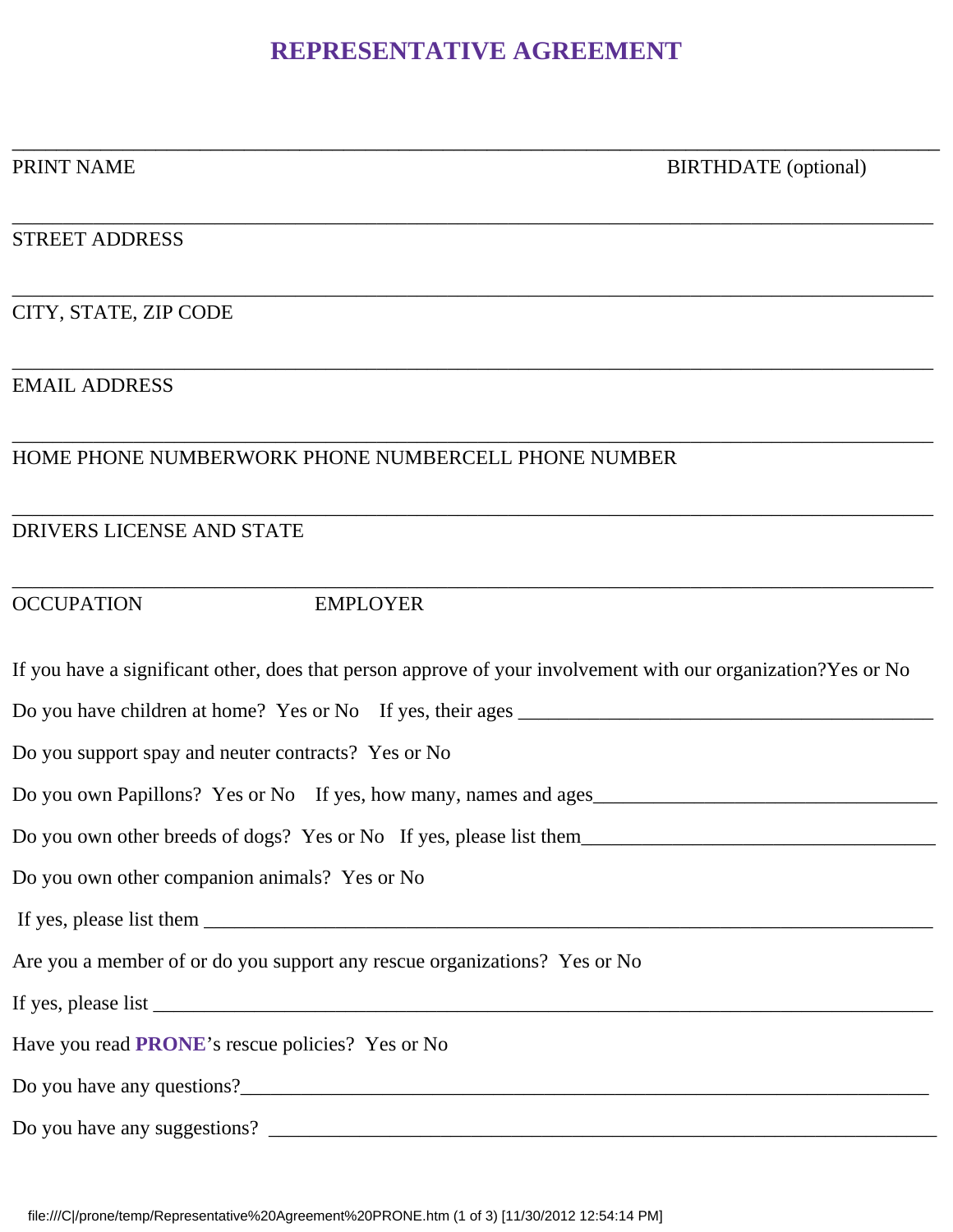In what areas can you help **PRONE**? Please check all that applies.

Transport Shelter Pickups

Home Visits Fund raising

Solicit funds and the Make items for sale

Distribute information Newsletters

Administrative, computers and graphic design

Web design

Do you have special skills or interests? (For example, vet, vet tech, animal therapy, trainer, nutrition, holistic remedies, lawyer, computer programmer, photographer, writer, etc.) \_\_\_\_\_\_\_\_\_\_\_\_\_\_\_\_\_\_\_\_\_\_\_\_\_\_\_\_\_\_\_\_\_\_\_\_

Can you provide a foster home for one of our rescues? Please check all that applies.

Emergency only Special needs